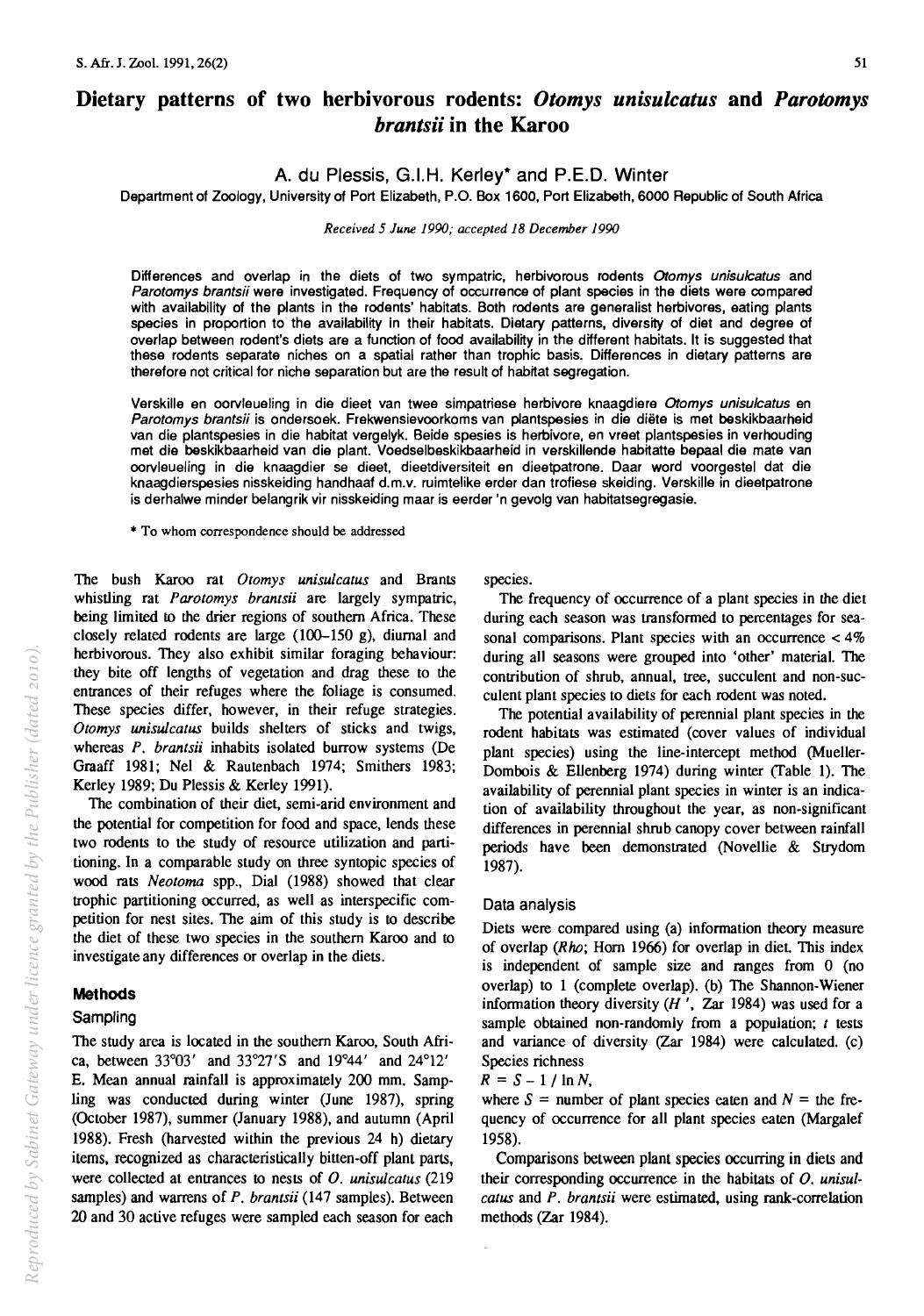**Table 1** Seasonal diet of Otomys unisulcatus and Parotomys brantsii (of those species with a frequency of > 4% in any season), with availability of plants (expressed as per cent of total canopy cover). Frequency of occurrence in the diet is expressed in corresponding per cent for each plant species, where  $n =$  number of refuges sampled, \* = dominant dietary species for that season. Wi = Winter (June), Sp = Spring (October),  $Su = Summer (January)$  and  $Au = Autumm (April)$ 

|                                  |                 | O. unisulcatus |             |                |                | P. brantsii  |                |             |             |             |
|----------------------------------|-----------------|----------------|-------------|----------------|----------------|--------------|----------------|-------------|-------------|-------------|
| Plant species                    | Cover<br>$($ %) | Wi<br>$(n)$ 38 | Sp<br>(n)64 | Su<br>$(n)$ 58 | Au<br>$(n)$ 59 | Cover<br>(%) | Wi<br>$(n)$ 23 | Sp<br>(n)47 | Su<br>(n)35 | Au<br>(n)42 |
| Succulent shrubs                 |                 |                |             |                |                |              |                |             |             |             |
| Drosanthemum sp.                 | 7,82            | 10.7           | $*9,8$      | 3,1            | $*11.8$        | 5.92         |                |             | 1,5         |             |
| Psilocaulon sp.                  | 13,38           | 10,7           | 4.3         | $*9.2$         | $*8,0$         | 6,72         | 7,5            | $*9,3$      | $*9.4$      | $*11,0$     |
| Mesembryanthemaceae <sup>4</sup> | 0,04            | 2,4            | 6,8         |                | 6,0            | 1,00         | 0,8            | 10,7        |             |             |
| Delosperma dijaguri              | 0               |                |             |                | 8,0            | 0            |                |             |             |             |
| Ruschia sp.                      | 0               | 6,0            | 2,5         | 1,2            | 1,3            | 9,77         | $*12,5$        | $*12,9$     | *19,6       | $*20,4$     |
| Eberlanzia sp.                   | 9,49            | 2,4            | 1,2         | 2,5            |                | 33,49        | $*9,2$         | $*15,0$     | 4,7         | 2,9         |
| Augea capensis                   | 0               |                |             |                |                | 9,52         | 5,0            | 5,0         | 8,4         | 6,6         |
| Aridaria sp.                     | 0               | 3,6            | 1,8         |                | 2,7            | 0            | 1,7            |             | 6,5         | 2,2         |
| Euphorbia maureitanica           | 7.13            | 2,4            | 1,8         | 1,2            | 2,0            | 0            |                |             |             |             |
| Sphalmanthus sp.                 | 0               |                | 1.8         | 1,8            | 2,0            | 0            |                |             |             |             |
| Malephora sp.                    | 0,04            |                | 0,6         |                | 3,3            | 3,83         | 2,5            | 6,4         |             | $*7,3$      |
| Lampranthus sp.                  | 0               |                | 0,6         | 4,3            |                | 0            |                |             |             |             |
| Tylocodon sp.                    | 2,56            | 2,5            | 1,2         |                |                | 0            |                |             |             |             |
| Other                            |                 |                |             |                | 3,7            |              |                |             | 5.6         | 4,4         |
| Non-succulent shrubs             |                 |                |             |                |                |              |                |             |             |             |
| Galenia africana                 | 12,31           | $*22,6$        | $*20,3$     | *16,6          | $*9,3$         | 3.40         | 4,2            | $*9,3$      | 6,5         | $*7.3$      |
| Lycium sp.                       | 25,00           | $*13.1$        |             | 3,1            | *10,0          | 1,46         | 6.7            | 2,9         |             | 1,5         |
| Atriplex sp.                     | 1,46            | 2,4            | 1,8         | 5.5            | 4,7            | 0,78         | 5,0            | 1,4         | 4,7         | 1,5         |
|                                  | 2,00            |                | 1,8         |                |                | 4,79         |                |             | 1.9         | 3,7         |
| Salsola sp.                      | 2,18            | 2,4            | 0.6         | 4,9            | 3,3            | 0,78         | 5,0            | 3,6         |             | 0,7         |
| Protasparagus sp.                |                 | 4,8            |             | 3,1            | 0,7            |              | 1,7            |             |             |             |
| Atriplex semibaccata             | 2,37            |                | 1,2         | 3,1            | 1,3            | 0            |                |             |             |             |
| Zygophyllum sp.                  | 4,30            | 3,6            |             | 0,6            | 1,3            | 1,22         | 5,8            | 2,1         | 1,9         | 0,7         |
| Pentzia incana                   | 3,45            | 2,4            | 0,6         | 0,6            | 1,3            | 5,13         | 1,7            | 0,7         |             | 1,5         |
| Pteronia sp.                     | 0,09            |                | 1,8         | 2.5            | 0,7            | 6.17         |                | 4,3         | 2,8         |             |
| Berkheya sp.                     | 0.63            |                | 0.6         | 1.8            | 1,3            | 0            |                |             |             |             |
| Cotylodon orbicula               | 0.14            | 2,4            | 1,2         |                |                | 0            |                |             |             |             |
| Osteospermum sinuatum            | 0               |                |             |                |                | 0            | 2,5            | 1,4         | 3,7         | 2,9         |
| Galenia fructicosa               | 0               |                |             |                |                | 0            | 0,8            |             |             | $*7,3$      |
| Eriocephalus ericoides           | 3,47            |                |             |                |                | 0,30         | 2,5            | 1,4         | 0,9         |             |
| Tetragonia sp.                   | 0,25            |                |             |                |                | 0,17         | 0,8            |             |             | 3,7         |
| Other                            |                 | 1,2            | 0,6         | 2,5            | 8,0            |              | 4,2            | 1.4         | 1,9         | 1.5         |
| Total for all shrubs             |                 | 92,8           | 64,6        | 75,4           | 84,0           |              | 90,0           | 95,0        | 86,0        | 91,3        |
| Annuals (Totals)                 |                 | 2,4            | 28,2        | 15,3           | 14,0           |              | 5,0            | 2,9         | 3,7         | 8,0         |
| Medicago sativa                  | 0               |                | $*12,3$     | 3,1            | 0,7            | $\pmb{0}$    |                |             |             |             |
| Albuca sp.                       | 0               | 6,1            | 4,3         | 2,0            |                | $\pmb{0}$    |                |             |             |             |
| Loranthus sp.                    | 0               | 1,2            | 4,3         | 2,5            | 1,3            | 0            |                |             |             |             |
| Walafrida sp.                    | 0               |                | 1,2         | 1,8            | $2,0$          | 0            |                |             |             |             |
| Liliaceae <sup>*</sup>           | 0               |                |             |                | 3,3            | 0            |                |             |             |             |
| Sonchus sp.                      | 0               |                | 1,8         |                | 1,3            | 0            |                |             |             |             |
| Pharnaceum sp.                   | 0               |                |             |                |                | 0            |                |             | 2,9         |             |
| Aizoaceae <sup>4</sup>           | 0               |                |             |                |                | 0            | 3,3            |             |             |             |
| Poaceae <sup>*</sup>             | 0               |                | 1,2         | 1,2            | 0,7            | 0            |                |             | 1,5         |             |
| Other                            |                 | 1,2            | 1,2         | 2,5            | 2,6            |              | 1,7            | 0,7         | 3,7         | 3,0         |
| Trees (Totals)                   |                 | 2,4            | 4,9         | 6,8            | 2,0            |              | 0,7            | 2,8         |             |             |
| Acacia karroo                    | 0,79            | 2,4            | 3,7         | 5,5            | 2,0            | 5,56         |                |             | 0,7         | 2,8         |
| Rhus undulata                    | 1,12            |                | 1,2         | 1,2            |                | 0            |                |             |             |             |
| Unidentified                     |                 |                |             | 2,5            | 2,5            |              | 5,0            | 3,5         | 7,5         | 1,4         |

" Unidentified items belonging to these families.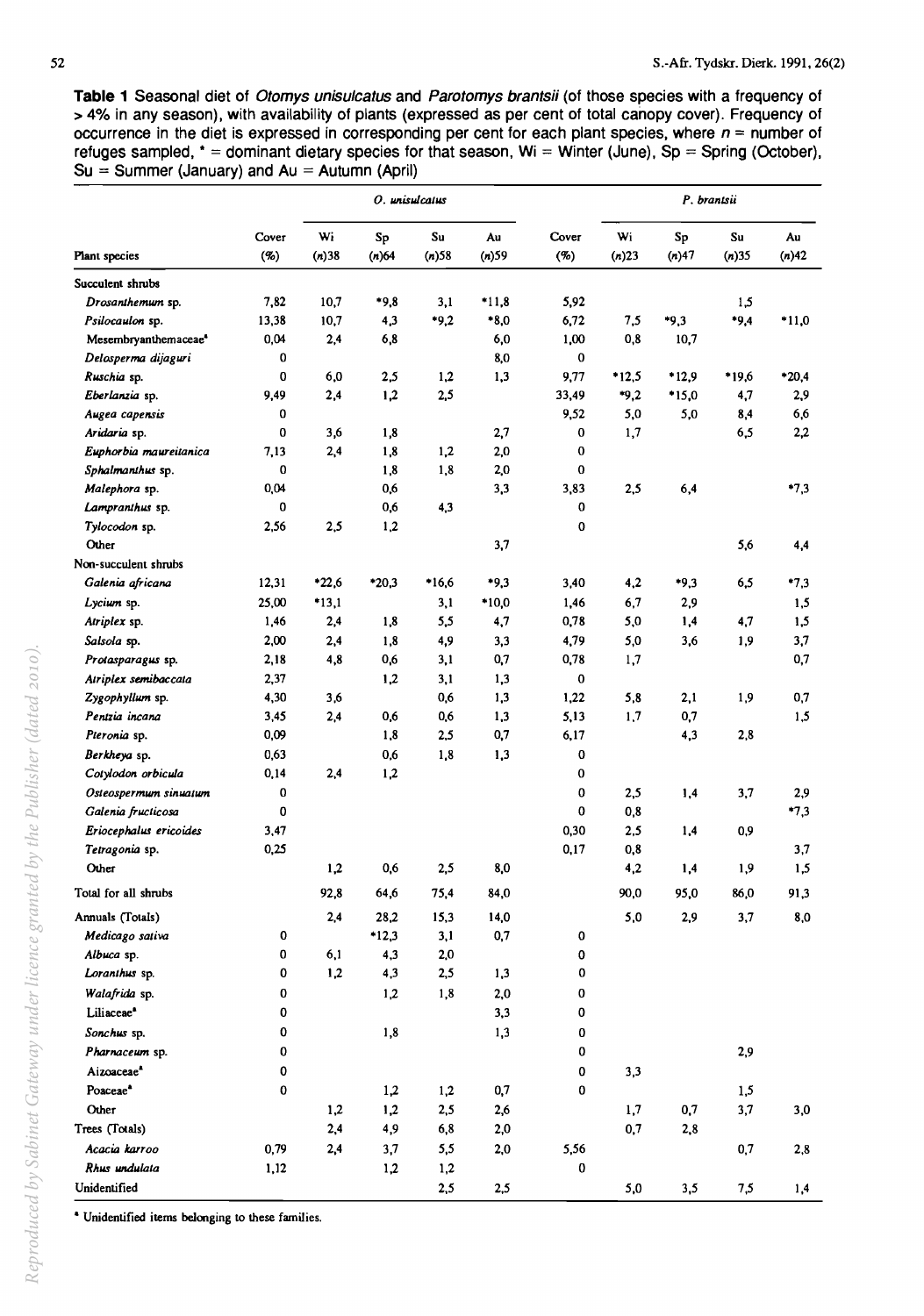100

#### **Results**

*Otomys unisulcatus* and *P. brantsii* consumed the foliage and succulent stems of 60 and 47 plant species, respectively (see Table 1 for those species with a frequency of  $> 4\%$  in any season). Shrubs, rather than annuals or trees, were dominant in their diets during each season (Table 1). The diet of *P. brantsii* was dominated by succulents (Figure I, Table I), which had the lowest frequency in winter (49,2% of diet). Succulents were less important in *O. unisulcatus*  diet (Figure I), and several non-succulent perennials dominated (Table I). Annuals were more frequent in the diet of *O. unisulcatus* than in that of *P. brantsii.* especially in spring and summer (Figure 1).

Generally plants occurred in the rats' diets in proportion to their occurrence in the rats' habitats, as indicated by the

a



**Table 2** Seasonal diversity  $(H' \pm \text{variance})$  and species richness  $(R)$  for Otomys unisulcatus and Parotomys brantsii diets

|        | O. unisulcatus      |          | P. brantsii         |          |  |  |
|--------|---------------------|----------|---------------------|----------|--|--|
| Season | Diversity           | Richness | Diversity           | Richness |  |  |
| Winter | $2,23 (= 0,01)$     | 4.08     | $2,52 \ (\pm 0,01)$ | 4.69     |  |  |
| Spring | $2,59 \ (\pm 0.01)$ | 5,72     | $2,43 \ (\pm 0.01)$ | 4.05     |  |  |
| Summer | $2,86 \ (\pm 0.01)$ | 6.91     | $2,39 \ (\pm 0.01)$ | 4.58     |  |  |
| Autumn | $2,90 \ (\pm 0.01)$ | 7,98     | $2,60 \ (\pm 0.01)$ | 6.32     |  |  |

**Table 3** Intraspecific seasonal comparisons of diets of Otomys unisulcatus and Parotomys brantsii, based on Student's t tests for significant differences between the information theory diversity measure

|                             | O. unisulcatus |     |                  |      | P. brantsii                   |     |                  |                        |
|-----------------------------|----------------|-----|------------------|------|-------------------------------|-----|------------------|------------------------|
| Seasons                     | ı              | df. | $\boldsymbol{p}$ |      | Rho t                         | df. | $\boldsymbol{p}$ | Rho                    |
| Winter: spring              | $-2,85$ 188    |     | $***$            | 0.68 |                               |     |                  | $0.95$ 240 n.s. $0.81$ |
| Winter: summer              | $-5.16$ 169    |     | **               | 0.68 |                               |     |                  | 1.23 192 n.s. 0.77     |
| Winter: autumn              | $-5.46$ 173    |     | $\pm\pm$         |      | $0.72 -0.67$ 239 n.s. 0.73    |     |                  |                        |
| Spring: summer              | $-2,44$ 313    |     | $\rightarrow$    |      | 0.76 0.44 195 n.s. 0.69       |     |                  |                        |
| Spring: autumn              | $-2,80$ 308    |     | **               |      | $0.68$ -1.50 248 n.s. 0.72    |     |                  |                        |
| Summer : autumn $-0.43$ 308 |                |     |                  |      | n.s. 0,65 -1,71 229 n.s. 0,71 |     |                  |                        |

\*  $p < 0.05$ ; \*\*  $p < 0.001$ 

n.s. - not significant at  $p < 0.05$ .

high correlation between diet and habitat (for *O. unisulcatus*   $r = 0.73$ ;  $p = 0.016$ ; and for *P. brantsii*  $r = 0.73$ ;  $p =$  $0.001$ ).

The diet of *P. brantsii* varied less seasonally than that of *O. unisulcatus* (Tables 2 & 3), which differed significantly between seasons. The highest overlap in diet between the two species occurred in winter  $(Rho = 0.72)$ . The overlap in plant species between the rodent's diets was higher than the overlap in availability of these plant species  $(Rho = 0.52)$ .

#### **Discussion**

This study supports the suggestions (Nel & Rautenbach 1974; Smithers 1983) that *Otomys unisulcatus* and *P. brantsii* are generalist herbivores. The diet of both rodents consists of a broad range of plant species. This generalist approach is to be expected in an environment with low predictability of annual precipitation and plant growth (Smith & Folmer 1971) with perennials forming a stable dietary base.

The higher contribution of succulents to the diet of P. *brantsii* than to that of *O. unisulcatus* (Figure 1), may be due to the much higher availability of succulents in their habitat (Table 1). In winter, succulents comprised 66,4% of the total plant cover in *P. brantsii* habitats, in contrast with 35,0% in *O. unisulcatus* habitats.

Seasonal shifts occurred in the diets of both species. with more herbaceous items (annuals and succulents) being consumed in spring and summer, and more non-succulent